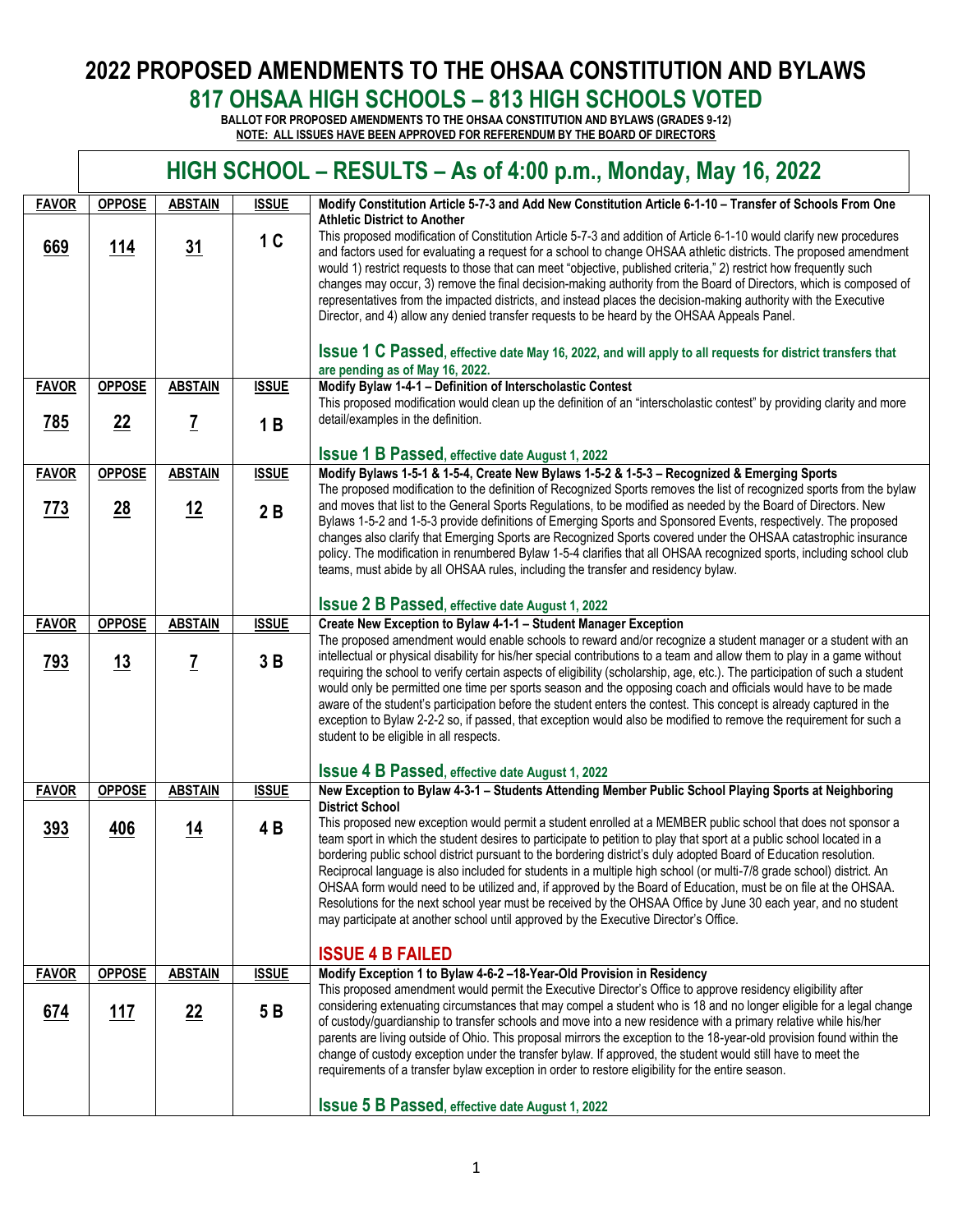| <b>FAVOR</b> | <b>OPPOSE</b> | <b>ABSTAIN</b> | <b>ISSUE</b> | Add Note to Transfer Bylaw 4-7-2 - Shifting Period of Ineligibility                                                                                                                                                                               |
|--------------|---------------|----------------|--------------|---------------------------------------------------------------------------------------------------------------------------------------------------------------------------------------------------------------------------------------------------|
|              |               |                |              | The proposed modification, which would be in the form of a Note under Bylaw 4-7-2, would give the Executive<br>Director's Office the authority to adjust the period when a student would fulfill the transfer consequence if they are             |
| 544          | 247           | 22             | 6B           | unable to compete during all or part of the first 50 percent of the season due to extenuating circumstances through no                                                                                                                            |
|              |               |                |              | fault of the student-athlete. This would NOT allow for the transfer consequence to be waived, nor would it allow for the                                                                                                                          |
|              |               |                |              | student to regain eligibility for the OHSAA tournament.                                                                                                                                                                                           |
|              |               |                |              | <b>ISSUE 6 B Passed, effective date August 1, 2022</b>                                                                                                                                                                                            |
| <b>FAVOR</b> | <b>OPPOSE</b> | <b>ABSTAIN</b> | <b>ISSUE</b> | Modify Bylaw 4-7-2, Exception 1 - Bona Fide Move Changes/Clarifications                                                                                                                                                                           |
|              |               |                | 7 B          | Besides moving language from the former "Note 1" to more clearly articulate to which school(s) a student can<br>potentially attempt to restore full athletic eligibility via this exception, the proposed modification would do the following:    |
| 595          | <u> 182</u>   | $\frac{36}{5}$ |              |                                                                                                                                                                                                                                                   |
|              |               |                |              | 1) Set a new minimum mileage move requirement (15 miles) for a student attempting to use this exception at a non-                                                                                                                                 |
|              |               |                |              | public school and;                                                                                                                                                                                                                                |
|              |               |                |              | 2) Decrease the required move distance to allow for the selection of any school when the distance between the two                                                                                                                                 |
|              |               |                |              | residences is 80 miles (currently 100 miles).                                                                                                                                                                                                     |
|              |               |                |              | <b>Issue 7 B Passed, effective date May 16, 2022</b>                                                                                                                                                                                              |
| <b>FAVOR</b> | <b>OPPOSE</b> | <b>ABSTAIN</b> | <b>ISSUE</b> | Remove Bylaw 4-7-2, Exception 5 - State School of Deaf/Blind                                                                                                                                                                                      |
|              |               |                |              | Since the State School for the Blind and State School for the Deaf are no longer members of the OHSAA, this                                                                                                                                       |
| <u>767</u>   | <u> 17</u>    | 29             | 8 B          | proposal would remove the exception for students transferring to these schools.                                                                                                                                                                   |
|              |               |                |              | <b>ISSUE 8 B Passed, effective date August 1, 2022</b>                                                                                                                                                                                            |
| <b>FAVOR</b> | <b>OPPOSE</b> | <b>ABSTAIN</b> | <b>ISSUE</b> | Create New Exception to Transfer Bylaw 4-7-2 - Return to Non-Public System of Education                                                                                                                                                           |
|              |               |                |              | The proposed exception would give the Executive Director's Office authority to approve a one-time transfer of students<br>back to a non-public school located within the same system of education provided:                                       |
| <u>517</u>   | 273           | 23             | 9B           |                                                                                                                                                                                                                                                   |
|              |               |                |              | (a) the student had been continuously enrolled in the same system of non-public education between grades 4-8 and;                                                                                                                                 |
|              |               |                |              | (b) the student has not attended more than one other high school during the course of their high school enrollment                                                                                                                                |
|              |               |                |              | and;                                                                                                                                                                                                                                              |
|              |               |                |              | (c) the student returns to the same system of non-public education prior to the start of the student's junior year                                                                                                                                |
|              |               |                |              | and;                                                                                                                                                                                                                                              |
|              |               |                |              | (d) the student can demonstrate to the satisfaction of the Executive Director's Office that the transfer is not                                                                                                                                   |
|              |               |                |              | occurring/not taking place for athletic reasons.                                                                                                                                                                                                  |
|              |               |                |              |                                                                                                                                                                                                                                                   |
| <b>FAVOR</b> | <b>OPPOSE</b> | <b>ABSTAIN</b> | <b>ISSUE</b> | <b>ISSUE 9 B Passed, effective date August 1, 2022</b><br>Add New Exception to Transfer Bylaw 4-7-2 - Adult Bad Behavior Exception                                                                                                                |
|              |               |                |              | The proposed exception would provide a pathway for a student who may have been subject to inappropriate adult                                                                                                                                     |
| 537          | 257           | <u>19</u>      | 10B          | behavior to transfer schools and not be subject to a period of ineligibility so long as:                                                                                                                                                          |
|              |               |                |              | (a) there is documented evidence the adult conduct was directed specifically towards the student; and                                                                                                                                             |
|              |               |                |              |                                                                                                                                                                                                                                                   |
|              |               |                |              | (b) the adult conduct is of such a nature as to trigger a criminal investigation or an event which is otherwise a<br>"reportable" event that would require a mandatory reporter to report to the proper legal authorities; and                    |
|              |               |                |              | (c) the student suffered/suffers physical harm and/or severe emotional distress that required/requires medical                                                                                                                                    |
|              |               |                |              | treatment and/or mental health treatment, which was contemporaneously documented at the time of the event; and                                                                                                                                    |
|              |               |                |              | (d) there is no evidence the transfer is due to the student/family's displeasure with a former coach's training                                                                                                                                   |
|              |               |                |              | tactics and/or the student's playing time.                                                                                                                                                                                                        |
|              |               |                |              | <b>ISSUE 10 B Passed, effective date August 1, 2022</b>                                                                                                                                                                                           |
| <b>FAVOR</b> | <b>OPPOSE</b> | <b>ABSTAIN</b> | <b>ISSUE</b> | Modify Bylaw 4-10-2 and Bylaw 4-10-4 - Amateurism                                                                                                                                                                                                 |
|              |               |                |              | The proposed modification clarifies that money can never be accepted as a result of participation in interscholastic                                                                                                                              |
| 666          | <u>122</u>    | 25             | 11B          | competition and also clarifies that a student can be a professional in one sport but still retain their amateur status in a<br>different OHSAA recognized sport. The proposed amendments to Bylaw 4-10-4 provide objective criteria the Executive |
|              |               |                |              | Director's Office would consider when reviewing a request for reinstatement of an athlete's amateur status.                                                                                                                                       |
|              |               |                |              |                                                                                                                                                                                                                                                   |
|              |               |                |              |                                                                                                                                                                                                                                                   |
|              |               |                |              |                                                                                                                                                                                                                                                   |
|              |               |                |              | <b>ISSUE 11 B Passed, effective date May 16, 2022</b>                                                                                                                                                                                             |